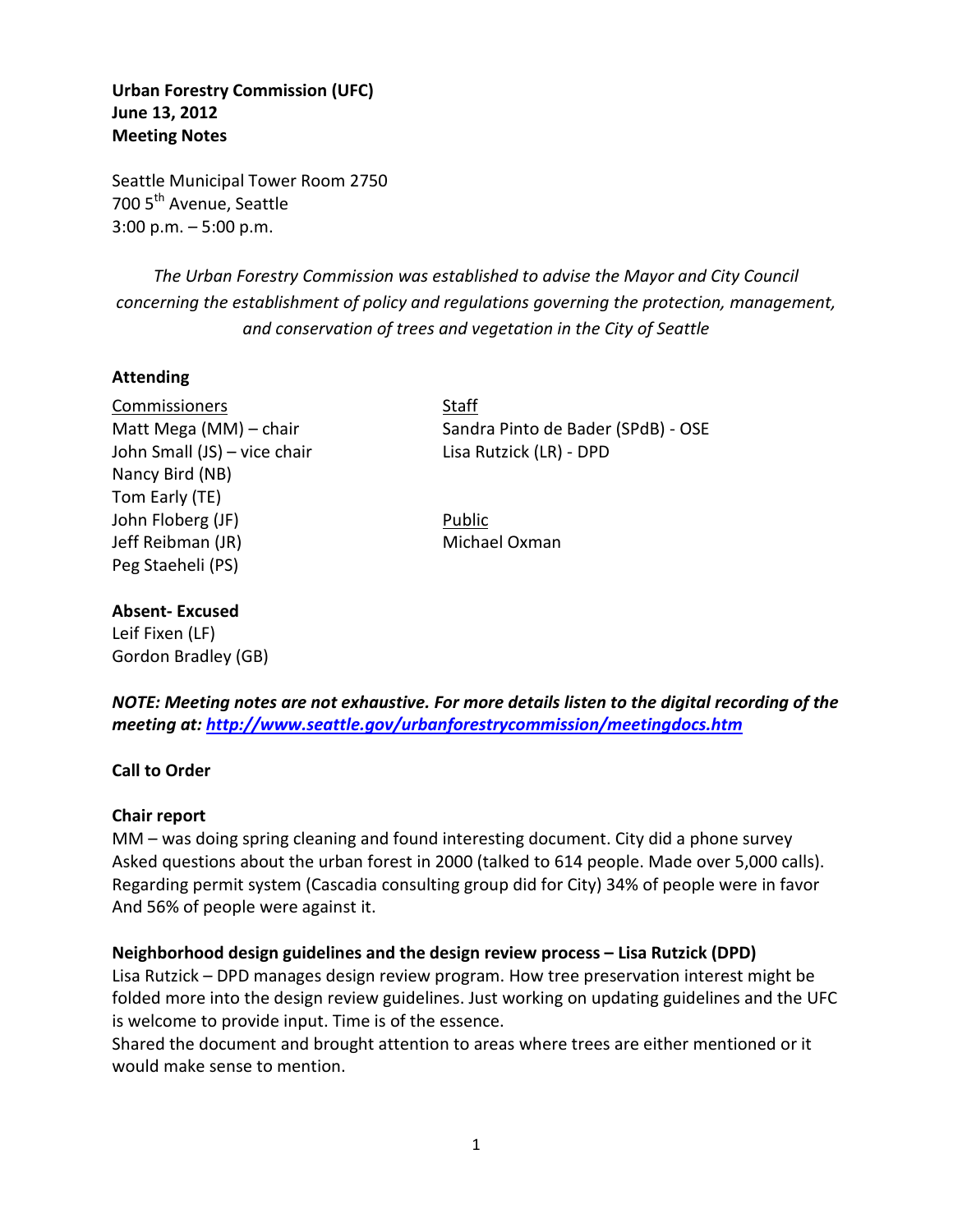Peg – why are they referring to deciduous trees specifically? Could have left it open to be determined by the specific location if that's an issue.

LR – green team weighed in on language. Timeline for comments is very short. She would need UFC input in the next two weeks. Law has already reviewed.

TE – with the author (Cheryl) leaving, who is going to take over?

LR – Mike Podowski is shepherding this through the Council process.

MM – There is no rationale of why you would connect habitats.

LR – you might want to add wording at the beginning in the introduction.

NB – the term public space is broader than open space.

LR – public place could refer to ROW or City property.

PS – maybe need to put 'networks of publicly accessible spaces'? Open space tends to have a definition of natural habitat.

LR – open space is not defined. Public space is defined.

PS – what are you referring to in general terms?

JR – talk about landscape. The city-wide document is being worked on. What about the neighborhood pieces?

LR – they are not changing in content but mostly will follow the city-wide new format. Maybe this is another discussion point (re-writing neighborhood design guidelines). The city-wide document is all new.

JR – if you are working on a neighborhood you would use the city-wide guidelines

LR – the neighborhood guidelines are more directive and more specific.

TE – Just for my understanding… these are given to designers to work through their plans. Once plans are complete and submitted the design review board reviews the plans based on the guidelines, is that correct?

LR – guidelines are the authority that the design review board has to change a given design. They have to tie back project design to the guidelines.

JR – in short the goal in putting stronger language here would be that, if the design review board wanted to support trees, we would need to give them stronger language in the guidelines so they can refer to it.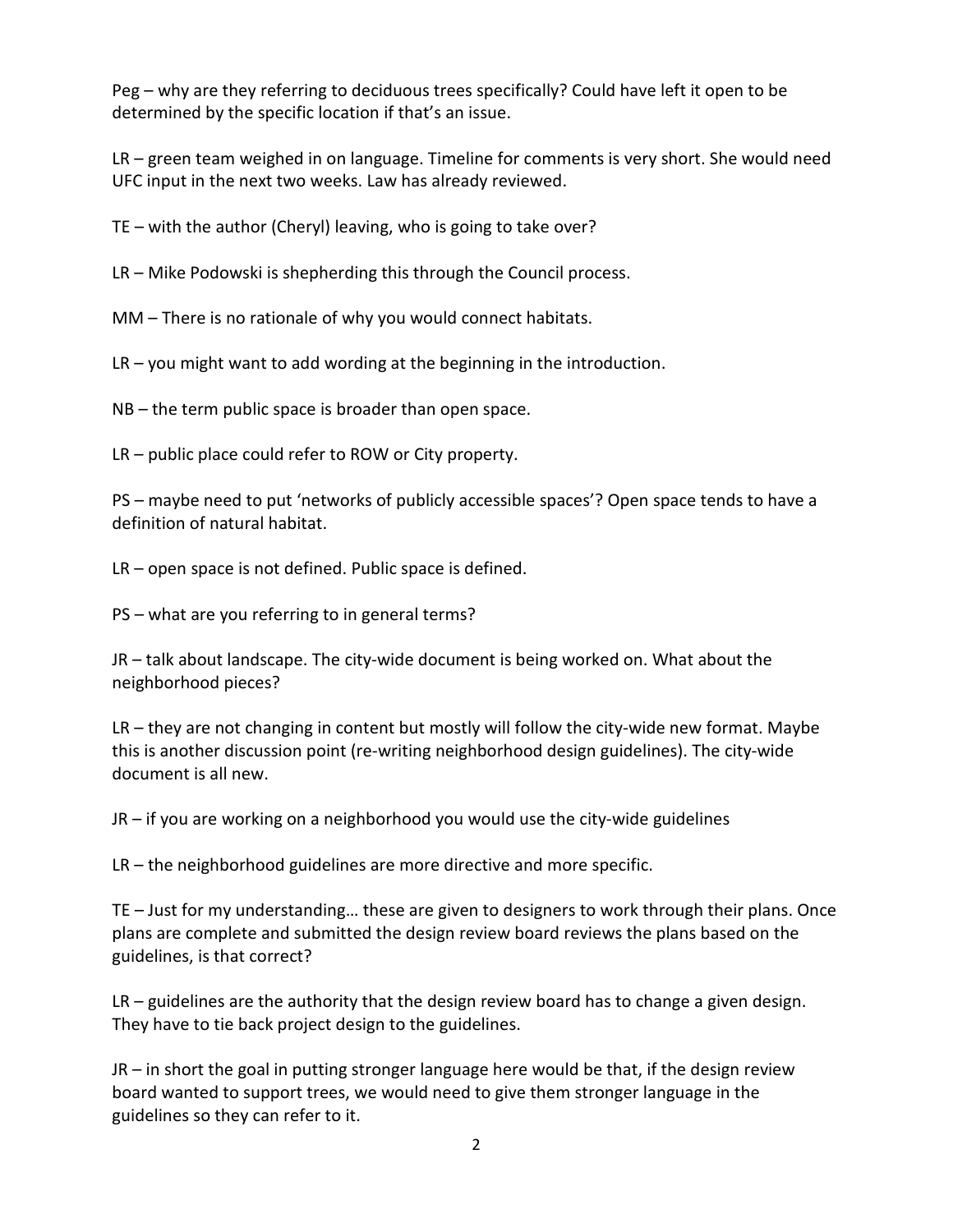MM – groves are of particular value.

JS – Need to refer to urban forest habitats.

LR – threshold for projects that are subject to design review are LR3 zones and commercially zoned areas. Administrative design review occurs if project is under SEPA threshold.

NB – is grove defined?

LR – Yes, it is now.

MM – there is a resolution that mentions groves as critical in the interim code too.

PS – in page 22 is used under the open space concept. Will need to match to land use code. Otherwise people might not want to plant groups of trees thinking that they might be considered actual groves.

JF – Does the language used is intended to provide an implied prioritization?

LR – Don't think so.

JR – it might be done because you have to create something and the second is how you might create it.

NB – it needs to be clearer

JR – there are many ways to create open space on a project. This is encouraging people to consider one way to create open space.

PS – this is what happens when the public reads these guidelines. They start trying to interpret them.

MM – I think we are getting into the weeds. Let's have Lisa tell us what she has flagged.

Lisa – Page 4, A1, B 2 and 3, Page A1 and 2 Maybe provide a sentence or two in the intro. We don't reference sources. Page 12 A2, Page 18 C, Page 20 C-3

TE – introduction on page I – what we value in the built environment, mention existing trees.

LR – I appreciate the feedback

MM – do we want to get a group going or do we think this is enough?

LR – will email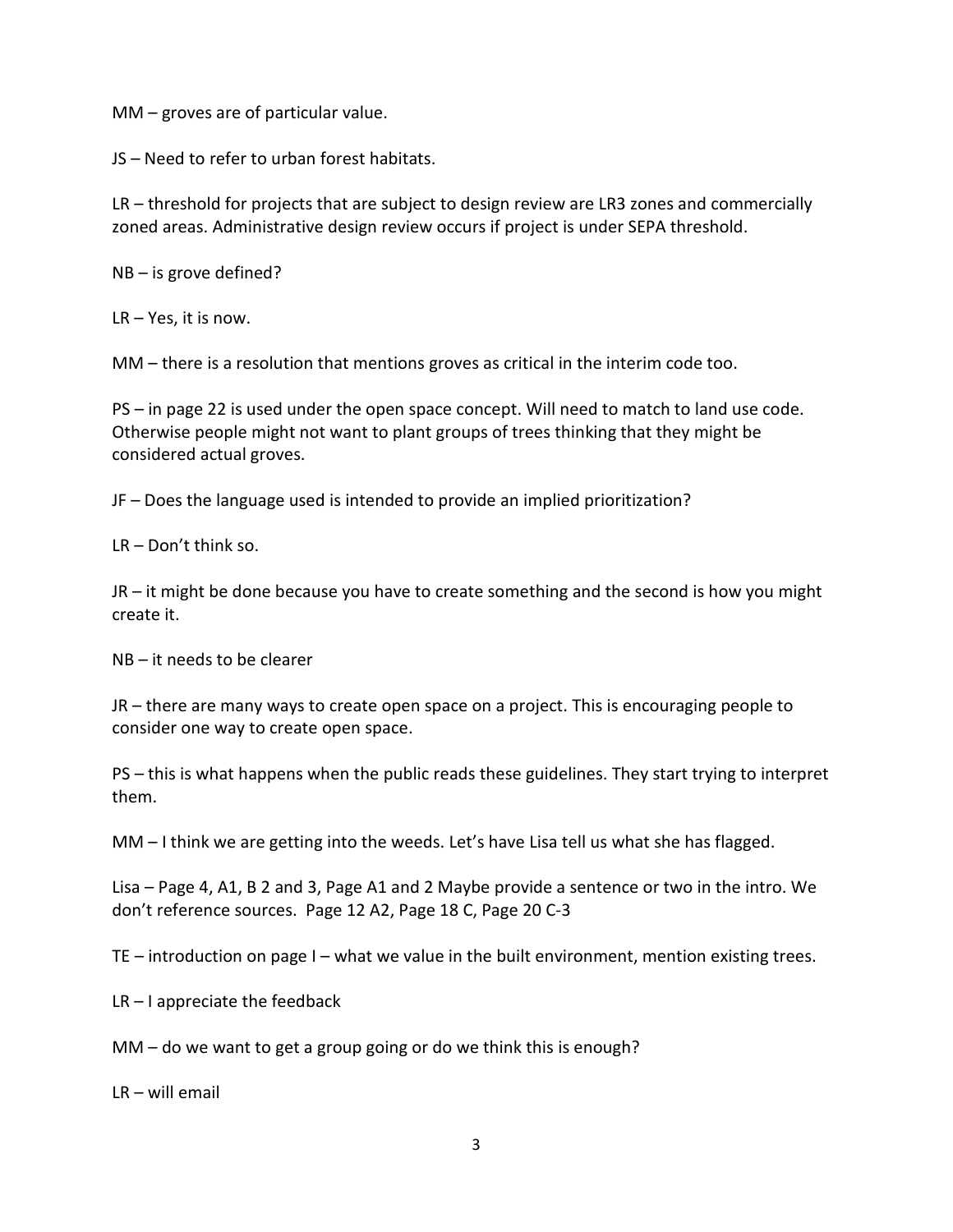Include in our recommendation the idea of a process to review neighborhood guidelines.

**Review standards for UFC input for Large Projects – (Peg) continues and possible vote** MM – will combine the next two agenda items.

NB – we have the projec list and the holistic review matrix. Peg and I have briefly reviewed. The matrix is a good review tool but without asking the right questions we won't be able to fill in the matrix.

PS –As we request projects to come in, we should have a framework on how we ask our questions. Then the matrix came out of Conlin's letter and how we move things along.

NB – if we had this before Lisa came, how would she have filled it out? A lot of things might be 'not applicable'. Use both forms to focus our discussion. We might not get to all things in the process.

MM – we have them fill out the questions form and we fill out the matrix ourselves.

NB – if it's too onerous we won't do it. Use it as people are speaking to fill out. As we make recommendations we'll use the info we've compiled.

PS – we might want to change the questions. Some would be for project review and then high level for planning-type projects. All projects answer all questions and planning level projects only fill out part of it.

JR – We also review statements of policy. For example the Seafair issue. It's not a project.

NB – likes that policy people would see all of the questions. It would inform those writing the guidelines. On the side of the matrix are 'mandated' and 'voluntary' categories we can establish different kinds of reviews.

JF – how would we become aware of these projects?

MM – Sandra and I just had a conversation about this. Those that want our finger prints come to us.

JF – something to trigger having to go to the UFC

MM – would like a trigger but also have to accept the ownership that if we find out about something in our professional life, then we need to bring it to the UFC.

PS – we should be looking at a couple of SDOT projects every year. The major projects in the city we should see at the appropriate time.

JR – one filter is does this project require action by Council? Our role is to advise Council.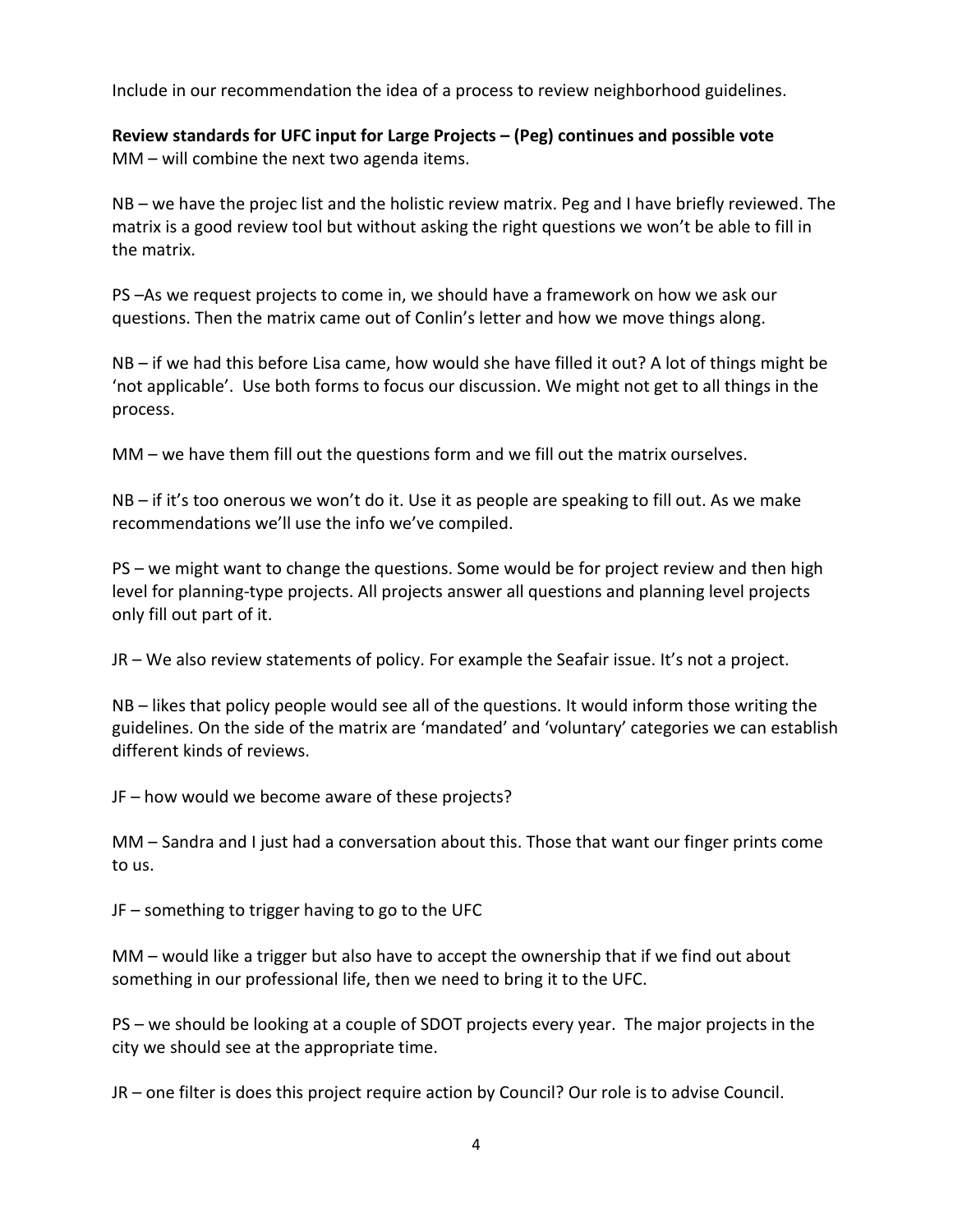JF – by then it would be too late.

PS – have in our agenda a standing item on finding out what projects we've heard about.

MM – maybe if we don't make a recommendation we just have them fill out the questionnaire for us to be aware. Have an intro to the document. We decide whether we want them to come and talk to us as well.

MM – be clear in the intro that some projects might be too early and say that we will bring them back to them when appropriate.

JR – ask them to identify major phases in their projects.

MM – establish a feedback loop.

JR – maybe use tiers.

PS – this is not too lengthy. They can fill it out.

NB – the intent is to gather information.

JS – sometimes consultants provide manuals for the City but it might not have funding or staff to implement.

MM – so we need to do a nitty-gritty review of questions once again? It's a living document.

PS – consider it a living document and modify as needed

NB – focus on the questions and then integrate them with the matrix

MM – Peg will have one more update to the document. She already received comments from Tom.

NB – Peg to flush out her piece and give it to Nancy to then update the matrix. We can also get to whether this is mandated or voluntary.

PS – we'll go with this as a test.

TE - Other projects to follow: seawall, 85<sup>th</sup>, Northgate light rail station, etc.

JS – anything with an EIS

NB – how about reviewing Amazon's campus in So. Lake Union. It's a high-impact area. Has not gone to design review yet. Leif sent it out.

PS – we probably should look at it.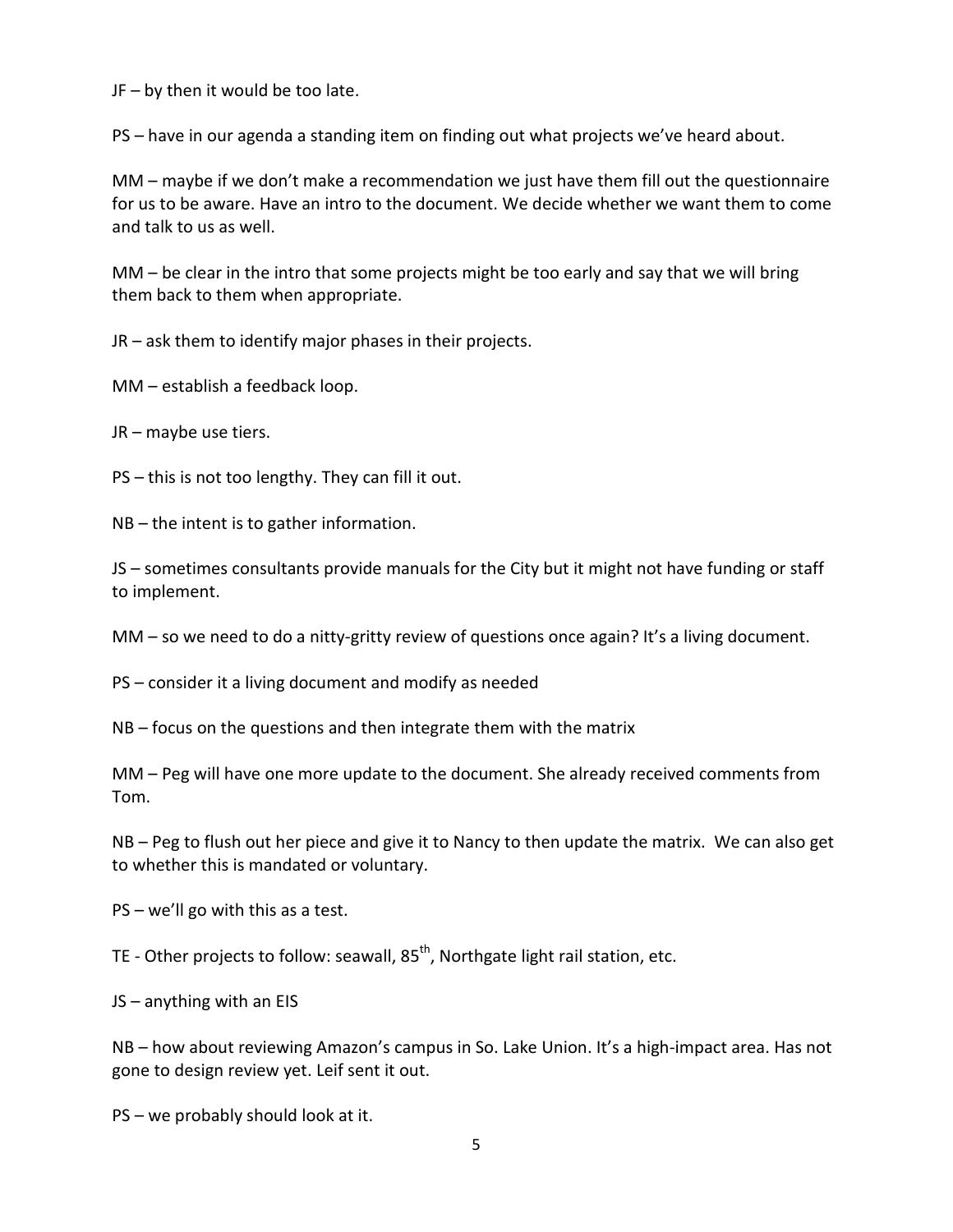JR – the EIS was not for Amazon but for the whole neighborhood. There might not be a single project. The upzoning would require Council action.

PS – we could ask SDOT to brief us on upcoming projects.

# **Urban Forest holistic approach matrix – (Nancy) continues and possible vote** SEE ABOVE

## **Ecosystem Metrics Position Paper – (Matt/John S) continues and possible vote**

MM – will incorporate JS' comments. I would like to propose to table this item for now.

JF – I can help with this piece.

MM – I'll work with you on this.

NB – agenda item for public outreach

#### **Public comment**

MO – sent out an email earlier today. Heard several times the question on how does Portland do it? They publish a monthly newsletter where they describe what efforts are being undertaken to support the urban forest. MO read his letter. There has been a huge shakeup in the Parks department. The street tree crew is in one end of the city and takes a lot of time for workers to get to all the trees in the city.

Tomorrow night there is the launch of TreePAC, a political action group. Forest Stewards are meeting and Tree Ambassadors are meeting as well. He doesn't see commissioners at any of these events.

Last year there was a joint meeting between UFC and UF IDT, where were the arborists?

#### **Next month's agenda items**

Sandra talked about next month's items and the planning of the UFC/IDT meeting.

PS – I do wonder about how it is that Portland funds this kind of work.

NB – Would like

NB – won't be here July 18. PS – not here July 11 or 18

MM – will probably need get groups together to produce comment letters. Hit the ground running after the 11.

MM – nice to have one or two commissioners